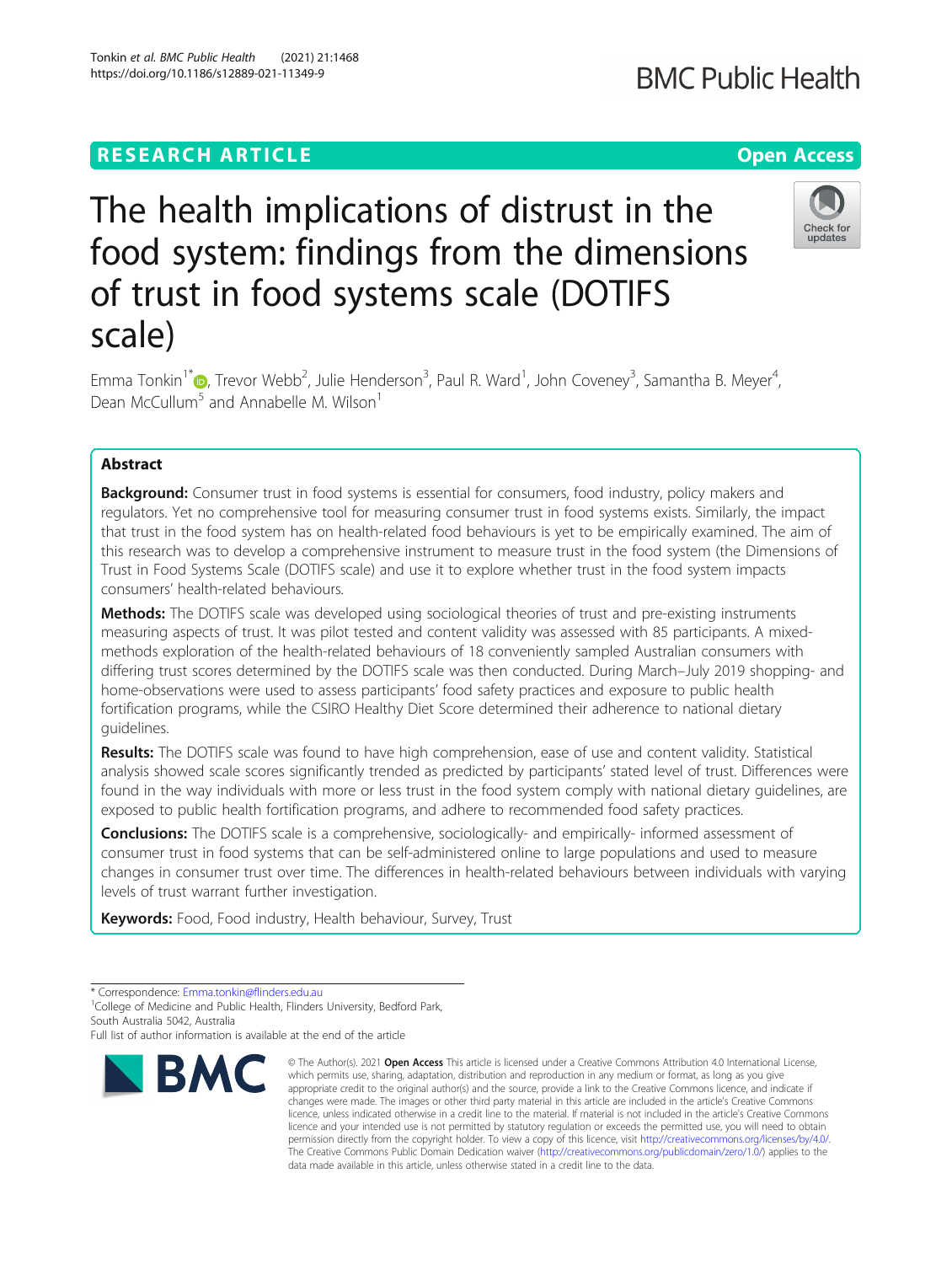#### 1. Background

Due to the critical role played by diet in health and disease, governments and world authorities globally invest in the development of dietary guidelines  $[1-3]$  $[1-3]$  $[1-3]$  $[1-3]$ , mandatory fortification of foods [[4\]](#page-11-0), and setting and enforcing food safety standards in food production and retail environments [\[5](#page-11-0)]. Additionally, public healthy eating campaigns continue to be funded worldwide, from largescale national media campaigns, to small local community programs [\[6](#page-11-0)]. In Australia, the current Health Star Rating system and the previous national social marketing campaign 'Go for 2&5' are examples of the substantial investment made by the Australian Government in supporting consumers to make choices for optimal health. However, the information from the scientific community is challenged by alternative and pseudo-health professionals as well as non-health trained health bloggers, celebrities and conspiracy theorists through the rise in Web 2.0 [\[7](#page-11-0)]. These groups cast doubt on the legitimacy of government messages and activities, particularly through questioning areas of scientific uncertainty and progress, broadly contrasting 'new ways' (perceived scientific intrusion in food production; pesticides, genetic modification, food additives) as dangerous and 'old ways' (unpasteurised foods, organic processes) and 'natural' foods as safe. In combination with increased distance between food producers and consumers [[8\]](#page-11-0), recent food safety incidents, and public awareness of unethical conduct in food production through incidents like the Horsemeat scandal [[9](#page-12-0), [10](#page-12-0)], this strategy is effective in undermining consumer trust in food systems [[7,](#page-11-0) [11](#page-12-0)]. The Food system in this paper is taken to mean the methods by which food ingredients move from production; processing and distribution; and consumption [\[12](#page-12-0)]. The various steps in the food system give rise to different forms of trust and distrust by consumers. For example, in Australia  $[12]$ , the UK  $[13]$  $[13]$  $[13]$  and across Europe [[14\]](#page-12-0) consumers report that pesticides, additives, artificial sweeteners, genetic modification and other forms of biotechnology in food continue to be high priority personal food safety concerns. Thus, for consumers what constitutes safe, healthy and ethically appropriate food, and whether to trust in conventional food systems to provide it, continues to be privately and publicly contested.

It is theorised that distrust in food systems may have consequences for consumer decision-making, particularly food choice and acceptance of expert advice [\[15](#page-12-0)]. The avoidance of foods perceived to be unsafe or risky (for example, gluten or red meat) may lead to the exclusion of entire food groups from the diet, without medical advice to do so  $[16]$ . If done without appropriate dietary substitutions, often requiring fortified products which are commonly themselves distrusted, this can compromise the nutritional adequacy of the diet. In Australia,

organic food products are exempt from some mandatory fortification, therefore consumer avoidance of conventional food products and the exclusive use of organic products may also reduce exposure to the national fortification of bread flours with folate and thiamine, salt with iodine and tap water with fluoride. These public health fortification programs have all been shown to significantly reduce deficiencies and associated disease incidence at the population level [[17](#page-12-0)–[19](#page-12-0)]. Indeed, distrust in the chlorination and fluoridation of tap water has been suggested to be linked with the movement towards drinking highly filtered or bottled water, contributing to rising childhood dental caries [[20\]](#page-12-0). These types of food behaviours are particularly concerning for nutritionally vulnerable groups such as children and pregnant women; commonly those who public health campaigns seek to protect. Additionally, Ekici [[21\]](#page-12-0) found that distrusting consumers are more likely to shop outside of conventional food systems, relying instead on farmers markets and local produce. While this in and of itself is not problematic, and indeed may result in increased dietary variety and motivation to use fresh produce, there can be unintended consequences of the practices found within some alternative markets. For example, engagement with alternative markets and their associated community groups may increase access to products like unpasteurized milk, consumption of which is linked to outbreaks of food borne illness, and has resulted in deaths [\[22,](#page-12-0) [23\]](#page-12-0). Additionally, previous research has also shown there to be a group of consumers, typically with fewer financial and social resources, who despite verbally expressing distrust in food do not have the resources to access farmers' markets and other alternative food markets. They therefore control their family's food intake in other, also potentially risky, ways such as 'going without' other staple food items to afford the higher price of organic produce in supermarkets [[24\]](#page-12-0). Yet while the theoretical case for trust impacting food choices and subsequently health outcomes is convincing, to date no research has empirically and comprehensively examined the link between consumers' trust in food systems and their food choices, food safety practices, and health outcomes.

Partially this gap in knowledge is due to the complexity around measuring consumer trust in food. Instruments currently exist that include some components for measuring trust in food systems. The Edelman Trust barometer is an annual global report on various states and conditions of trust, typically in governments and business, but occasionally with a focus on food and beverages [[25](#page-12-0)]. Similar large scale surveys include the European Commission's Eurobarometer [\[14](#page-12-0)], the UK Food Standards Agency's Food and You Survey [[26\]](#page-12-0) and tracker [[13](#page-12-0)], the Food Standards Australia and New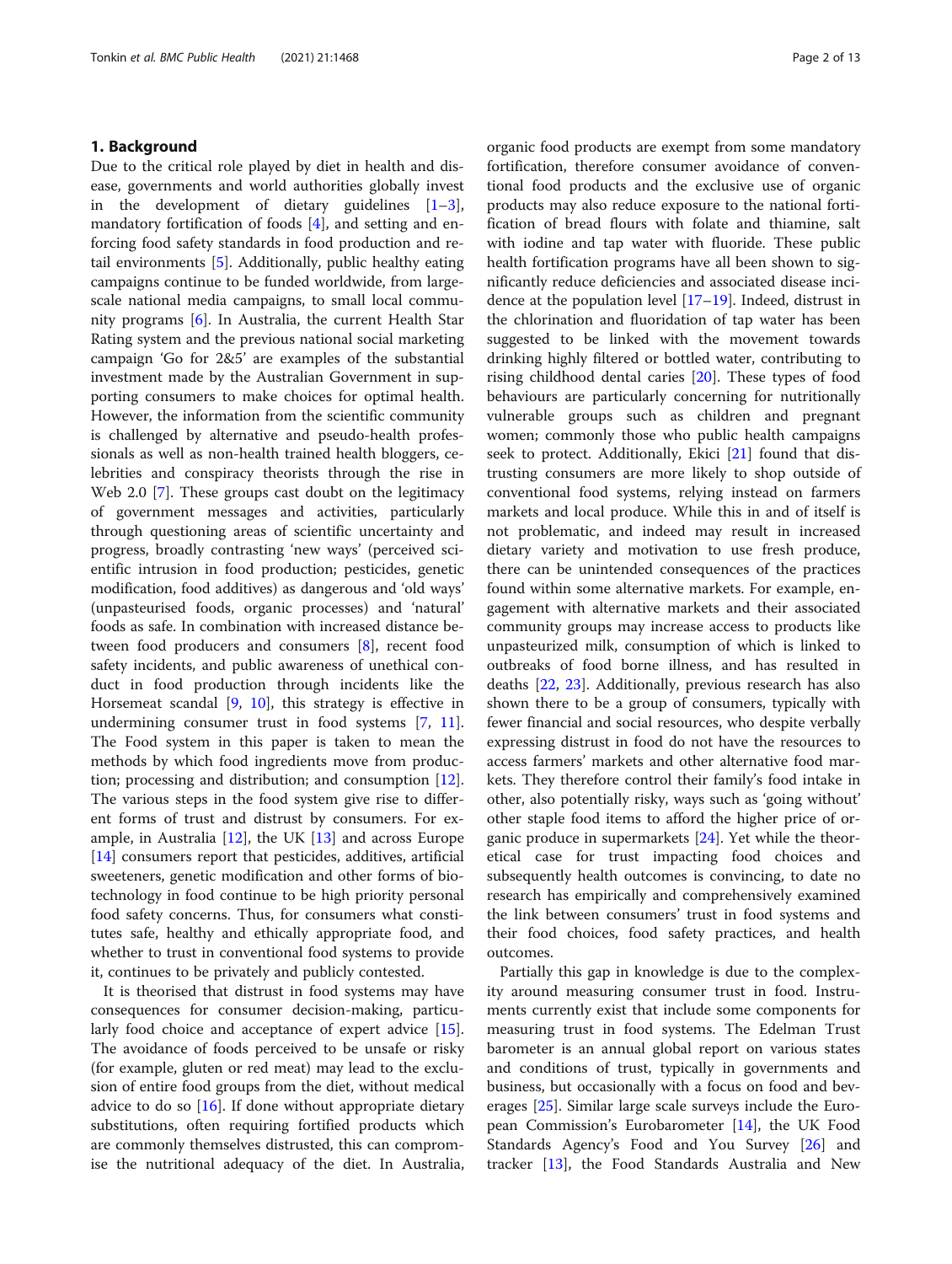Zealand Consumer Attitudes surveys [\[27,](#page-12-0) [28\]](#page-12-0), the US Food and Health survey [\[29\]](#page-12-0), and the Australian survey of Social Attitudes [\[30](#page-12-0)]. All these instruments however balance multiple data collection agendas and subsequently they do not comprehensively assess all dimensions of trust in food. They generally focus on a single dimension, like trust in regulatory bodies or industry, and so include only a few questions related to trust in food. Additionally, these surveys are typically not informed by sociological theories of trust.

A handful of academic studies have been conducted using instruments that aim to more comprehensively measure trust in food [[15,](#page-12-0) [31](#page-12-0), [32\]](#page-12-0), notably Poppe and Kjaernes [\[31](#page-12-0)] exploration of trust in food in Europe. However, while this survey was sociologically underpinned it was not designed to be self-completed, reducing its efficiency when deployed in very large populations and its ability to be deployed quickly in response to changes in the food environment (e.g., a food incident). It also may have limited relevance to a global population due to the specification of food products incorporated within it. More recently, Benson et al. developed a toolkit to measure six aspects of trust across the food chain. These are: trust in organisations, product trust, interpersonal trust, trust in the food chain, organisation distrust, and general distrust [\[33\]](#page-12-0). The scales from this tool can be used independently or as a whole. The Organisation for Economic Co-operation and Development (OECD) recently released guidelines for the measurement of trust generally, but this did not extend to a focus on trust in food  $[34]$  $[34]$ . As such, while existing instruments provide a useful starting point, there is currently no comprehensive, sociologically informed, selfcompleted, quickly deployed instrument for the measurement of consumer trust in food and food systems.

Knowledge about the impact of trust in food systems on health would be powerful in two ways. First, public health campaigns with a food choice or safety focus typically aim to address lack of knowledge, positioning consumer education as central to success. However, if distrust in food systems is driving undesirable food choices and food safety practices, this 'knowledge fix' approach [[35](#page-12-0)–[37](#page-12-0)] will need to be positioned alongside strategies for building food system trust to counter risky food behaviours. Second, an Australian study [[38\]](#page-12-0) which presented issues on consumer food trust in relation to food governance actors and regulators found that due to the lack of research linking trust in food systems and concrete health outcomes, these actors consider distrust in the food system to be a 'personal psychological issue' and therefore not of public concern, or importantly, action. This position underrates the potential implications of trust in food systems, or lack thereof, for the success of existing substantial investments in public health.

Therefore, if it is shown that there are risky health behaviours associated with distrust in food systems, programs to better address food trust become important, and what have up to now been considered 'personal psychological issues' become public health imperatives.

The aims of this paper are;

- 1) to develop a comprehensive, sociologically informed, self-completed instrument to measure consumer trust in the food system, and
- 2) to explore whether trust in the food system impacts a) adherence to national dietary guidelines,
	- b) exposure to public health fortification programs, and
	- c) adherence to recommended food safety practices.

#### 2. Methods

#### 2.1. Study design

The research involved two stages (Fig. [1\)](#page-3-0):

- 1. The development of an online instrument to measure trust in the food system (hereafter the 'Dimensions of Trust in Food Systems Scale (DOTIFS scale)', and
- 2. A mixed-methods exploration of the food practices of consumers with differing levels of trust in the food system, to explore their adherence to national dietary guidelines and recommended food safety practices, and their exposure to public health fortification programs (hereafter "health-related behaviours').

Ethics approval for all components of the research reported in this manuscript was granted by the Flinders University Social and Behavioural Research Ethics Committee (project number 8229).

#### 2.1.1. Stage 1. DOTIFS scale development

The development of the DOTIFS scale was carried out in 2 stages: determining the structure and content areas to be covered within the instrument (see 'Development of DOTIFS scale structure and content areas' section); selecting questions to be used to measure content areas (see 'Questions chosen for inclusion' section) (see Fig. [1\)](#page-3-0). To determine the structure and content areas, the team's expertise with regards to sociological trust theory was utilised. Previous research demonstrated that Australian consumers were inclined to trust the Australian food regulatory system unless they had had experienced failure in food safety (eg: habitual trust) but were distrusting of media messaging about food due to competing claims leading to self-reliance in food decisionmaking [[39](#page-12-0)–[41](#page-12-0)]. The specific questions used within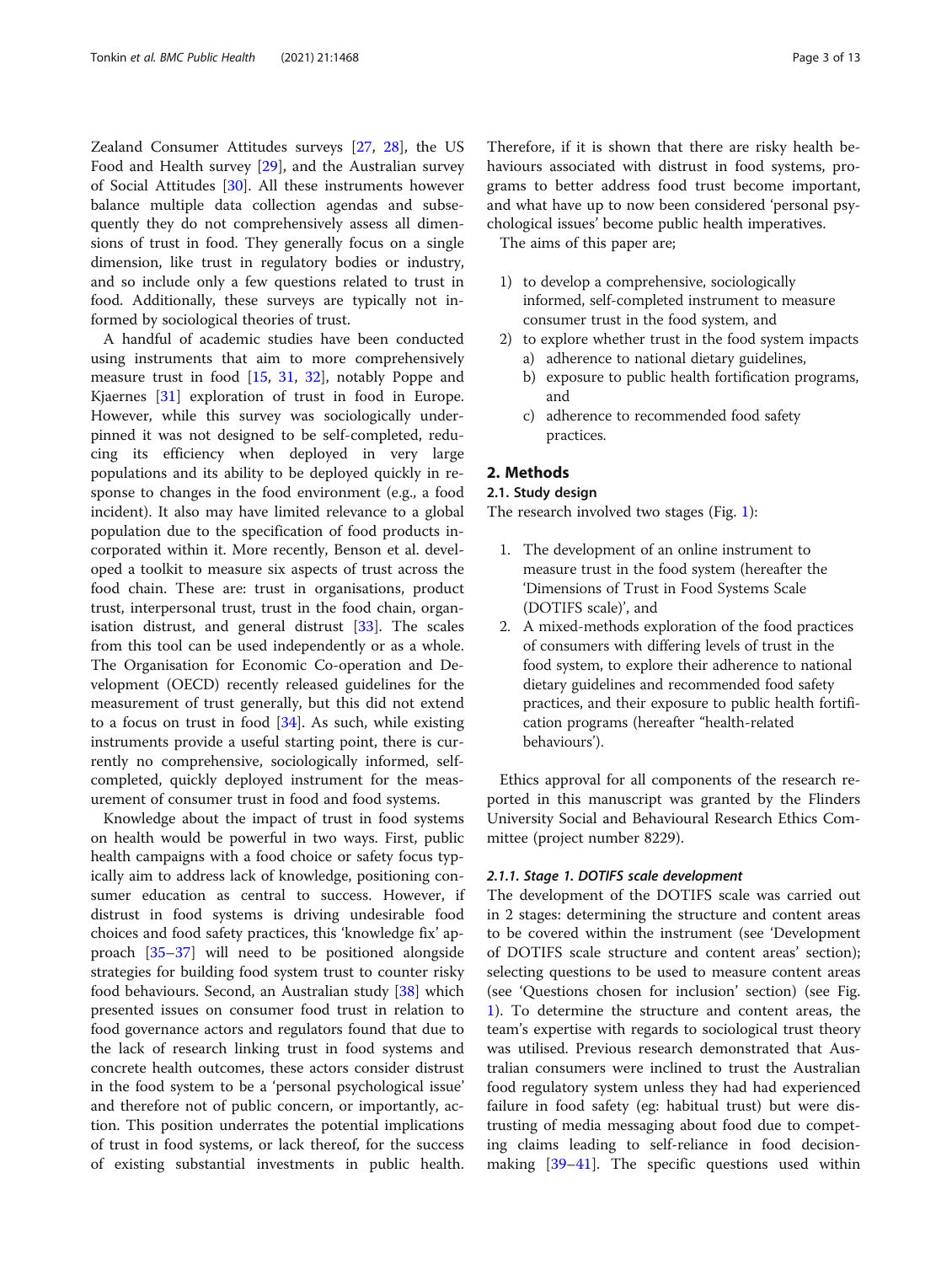# <span id="page-3-0"></span>**Stage 1. DOTIFS scale** development



Fig. 1 Study methodology

content areas were then chosen through the review of existing instruments that quantitatively measure either trust generally, trust in food systems, trust in food actors, or food attitudes and beliefs that can relate to the formation of trust judgements [\[42](#page-12-0)] such as beliefs and attitudes around food safety. Given the Australian setting of this research, instruments developed for the Australian population were particularly considered, as were those specifically developed for global generalisability. While a large number of instruments, questionnaires and surveys were reviewed, questions considered potentially relevant were ultimately extracted from 12 sources [[13](#page-12-0)–[15](#page-12-0), [25](#page-12-0), [26](#page-12-0), [28](#page-12-0)–[32,](#page-12-0) [34,](#page-12-0) [43\]](#page-12-0).

2.1.1.1. Development of DOTIFS scale structure and content areas A sociological definition of trust was used to structure the design of the DOTIFS scale to ensure it comprehensively measured all dimensions of consumer trust in the food system. Trust is,

'a particular level of subjective probability with which an agent *[consumers]* assesses that another agent [food industry, regulatory/governance actors] or group of agents *[the food system]* will perform a particular action [fulfil the expectations consumers hold] and in a context which affects his [sic] own action [food decision making].'  $[44]$  $[44]$  (p. 217)

Therefore, the overarching themes to be considered were: A) food system agents/actors, B) consumer expectations and, C) consumer food decision-making. These themes are similar to those proposed by Poppe and Kjaernes ( $[31]$  $[31]$ , p. 31) in their development of their instrument to measure trust in food; 'trust – in whom – with regards to what'. That is, when thinking about measuring trust in food it is important to structure empirical efforts around determining not only the level of trust ('trust'), but also the key concepts of whom the trust is placed in ('in whom') and about what specifically consumers are trusting ('with regards to what'). Each overarching theme was then considered in the context of extant food-trust literature to determine what elements would need to be included for a comprehensive assessment of each. The themes are now described below:

A) Food system actors is typically conceptualised straightforwardly, and therefore translated to a content area titled Trust in Food System Organisations and Institutions. However, given there is a sociological distinction between identifiable actors and the systems they are part of [[45](#page-12-0)], a second domain titled Belief in the System was also included.

B) Consumer expectations have been measured directly through questions relating to the safety and integrity of the food supply, as well as indirectly by measuring the level of concern or worry consumers express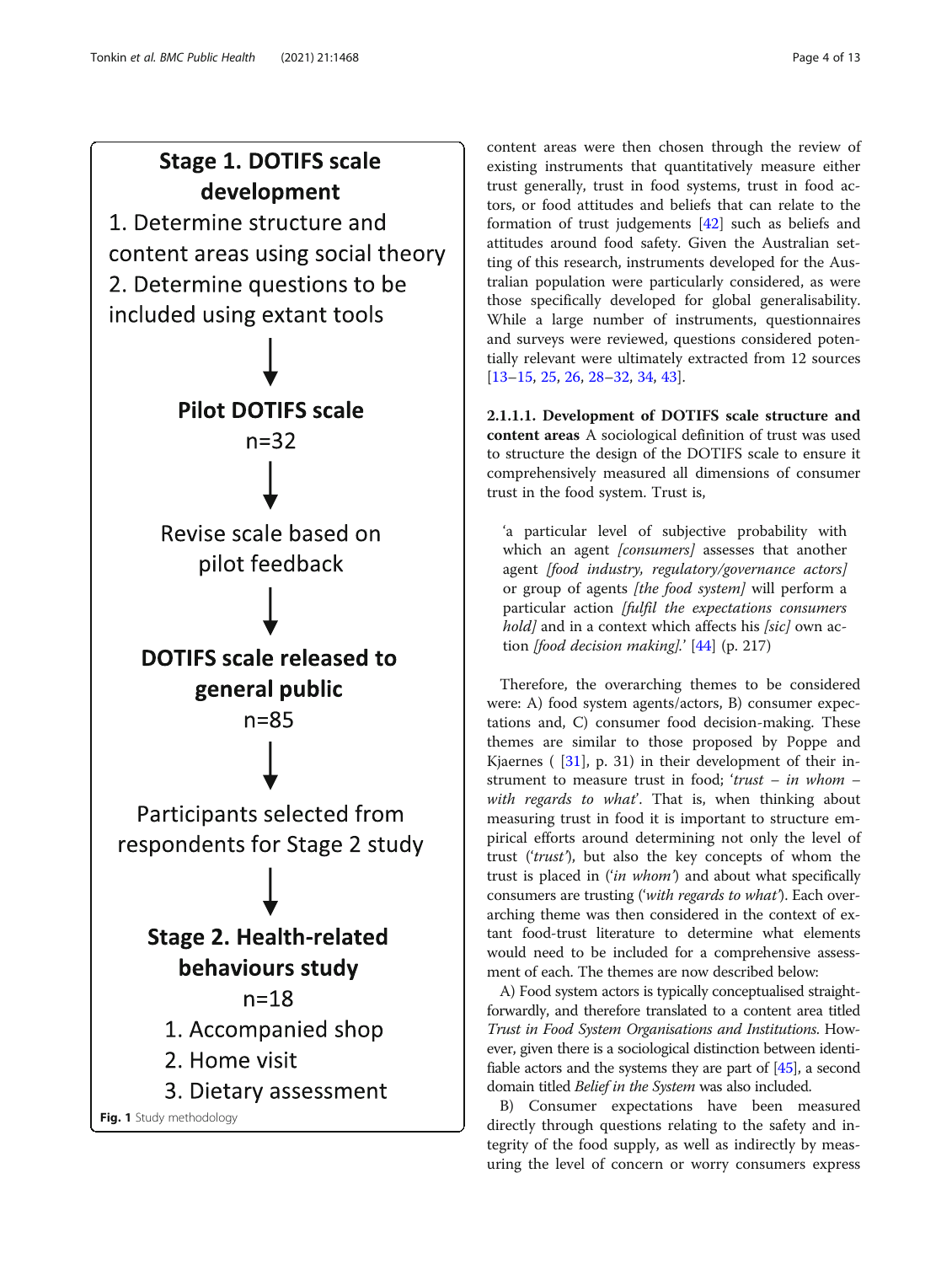about specific food issues. Therefore, content areas titled Food Safety and Integrity and Food Concerns were included.

C) Consumer food decision-making in relation to food trust has previously been measured indirectly by determining what actions consumers take that are thought to reflect distrust, therefore the domain Engagement with Food Issues was included. Finally, following the OECD recommendation that all measurements of trust should include some measurement of generalised trust [\[34](#page-12-0)], the domain Generalised Trust was included. To ensure a logical structure and flow to the instrument, and taking into consideration the need to place more emotive/biasing questions towards the end to ensure they do not influence less-emotively based questions, the content areas were structured into the DOTIFS scale domains as follows:

Domain 1. Generalised Trust. Domain 2. Food Safety and Integrity. Domain 3. Trust in Food System Organisations and Institutions. Domain 4. Food Concerns. Domain 5. Engagement with Food Issues and Activism.

2.1.1.2. Questions chosen for inclusion The existing trust and food attitudes instruments used as question

Domain 6. Belief in the Food System.

sources [\[13](#page-12-0)–[15,](#page-12-0) [25,](#page-12-0) [27](#page-12-0)–[32,](#page-12-0) [34,](#page-12-0) [43\]](#page-12-0) were then reviewed, and all potentially relevant questions extracted into a single document organised by the domain headings of the DOTIFS scale. The questions within each domain were then interrogated to assess duplication of concepts measured and the theoretical completeness of the domain overall. Where questions measured the same concept/idea (duplicates), questions previously used or validated in an Australian population were selected. Where neither were previously used in an Australian population, the question thought to have the most facevalidity was selected. Where all questions in the domain were used but the domain was thought to be theoretically incomplete, a new question was developed. See Table 1 for a summary of the source and rationale for the questions included in each domain.

2.1.1.3. Scoring system Domains 2–6 were included in the scoring to determine an overall 'trust in the food system' score. Given all questions within the tool were measured on a 1–7 scale (excluding the Engagement and Activism domain), scores for each domain were summed and divided by the number of questions within the domain to arrive at an overall domain score of 1–7; one reflecting complete distrust and seven complete trust (for example, each participant receives a Food Concerns domain score of between 1 and 7). This ensured equal weighting of all questions within a domain. For the

Table 1 Summary of the source and justification of each domain of the DOTIFS scale

| Domain                                                                         | Source of questions                                                                                                                                                                                                                                                                                                                   | <b>Rationale for inclusion</b>                                                                                                                                                                                                                            |
|--------------------------------------------------------------------------------|---------------------------------------------------------------------------------------------------------------------------------------------------------------------------------------------------------------------------------------------------------------------------------------------------------------------------------------|-----------------------------------------------------------------------------------------------------------------------------------------------------------------------------------------------------------------------------------------------------------|
| Generalised trust                                                              | From the OECD Guidelines on Measuring Trust [34] with adaptions<br>based on use in an Australian population in [43].                                                                                                                                                                                                                  | The OECD Guidelines on Measuring Trust [34]<br>recommends always including a measure of generalised<br>trust when assessing trust                                                                                                                         |
| Food Safety and<br>Integrity                                                   | Adapted from the UK Food Standards Agency 2018 tracker [13, 26]<br>and Edelman Trust Barometer [25].                                                                                                                                                                                                                                  | Trust – in whom – with regards to <b>what</b> (please see<br>'Development of DOTIFS scale structure and content<br>areas' section)<br>Perceptions of food safety and extent to which food<br>governance reflects consumer values/issues beyond<br>safety. |
| Trust in Food System<br>Organisations and<br><i><u><b>Institutions</b></u></i> | Overarching question structures adapted from Poppe and<br>Kjaernes, Trust in food in Europe, from the Edelman trust<br>barometer 'Overall Trust' measure for companies and OECD<br>Guidelines on Measuring Trust [25, 31, 34].                                                                                                        | Trust – <i>in whom</i> – with regards to what<br>Measures consumer trust in food institutions and the<br>organisation that make up the food system.                                                                                                       |
| Food Concerns                                                                  | Overarching question structures adapted from the Food Fears<br>survey [15], Poppe and Kjaernes, Trust in food in Europe [25] and<br>the UK Food Standards Agency 2018 tracker [13, 26]. Individual<br>items within grouped questions from Eurobarometer [14], FSANZ<br>[28], the Food and Health Survey [29], and Taylor et al. [32]. | Trust - in whom - with regards to $what$<br>Measures degree of concern with food issues.                                                                                                                                                                  |
| Engagement with<br>Food Issues and<br>Activism                                 | Adapted from Poppe and Kjarnes [25] and the UK Food Standards<br>Agency 2018 tracker [13, 26]                                                                                                                                                                                                                                         | <b>Trust</b> – in whom – with regards to what<br>Measures extent of actions in relation to food concerns,<br>which reflects (dis) trust                                                                                                                   |
| Belief in the Food<br>System                                                   | Adapted from the 'System is Failing' measure from Edelman Trust<br>Barometer [25]                                                                                                                                                                                                                                                     | <b>Trust</b> – in whom – with regards to what<br>Measures social justice, hope for food system,<br>confidence and desire for change                                                                                                                       |
| Demographics                                                                   | Adapted from [30, 32, 43].                                                                                                                                                                                                                                                                                                            | Demographics shown to be relevant to trust and used<br>in the context of trust assessment in the cited sources.                                                                                                                                           |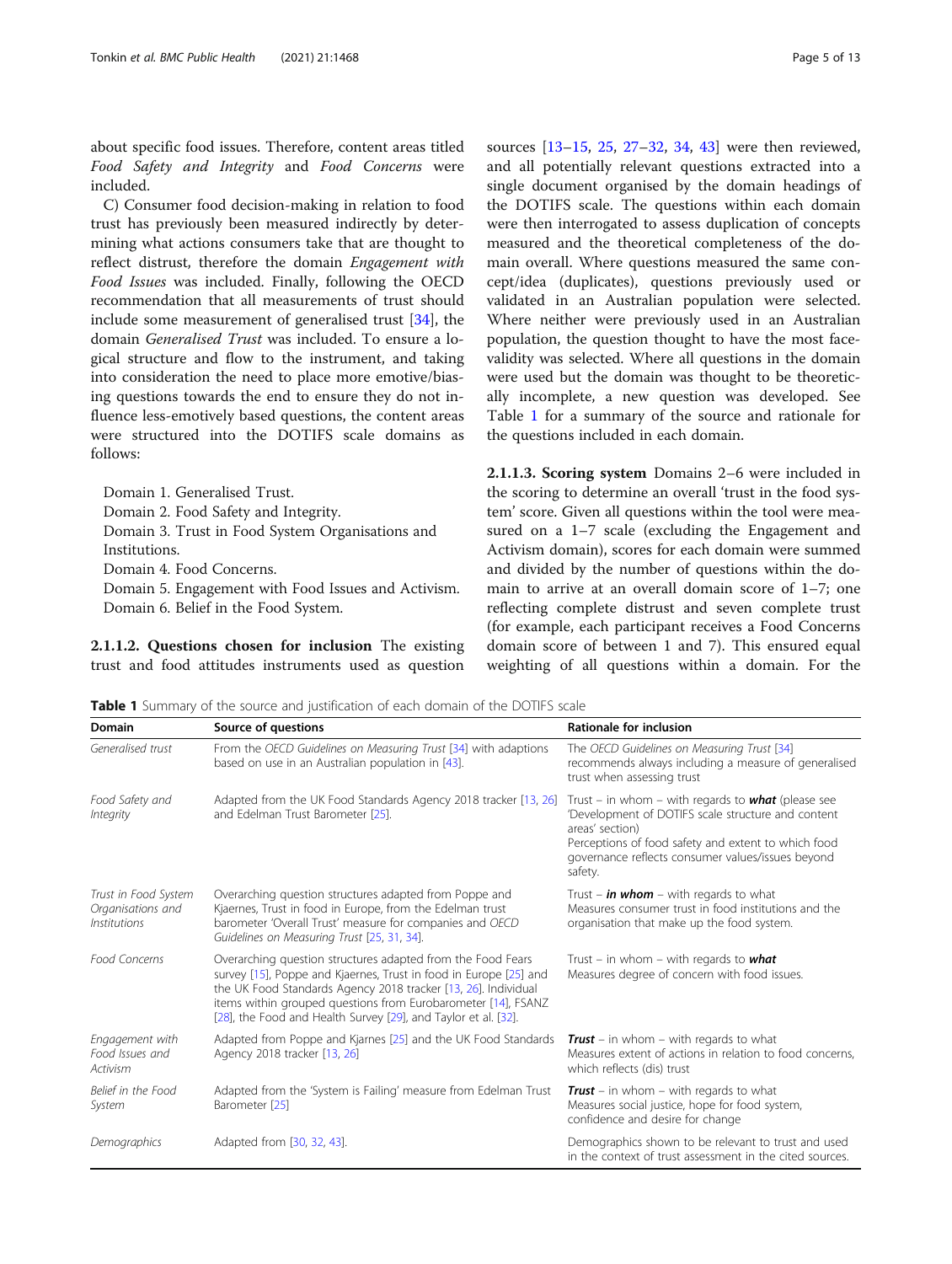Engagement and Activism domain, 'yes' responses were scored one point, while 'no' responses were scored seven points, and the domain score was calculated as previously described. To again ensure equal weighting of each content area, the five domain scores were summed to calculate the overall trust score, and as the lowest possible score for each domain was 1, five points were subtracted from the total to give an overall possible score range of 0–30; zero reflecting complete distrust and thirty complete trust.

2.1.1.4. Pilot and content validity testing of the DOTIFS scale The DOTIFS scale was then formatted into an online survey using Qualtrics, an online survey delivery tool (Utah, USA), the first page incorporating a question ensuring informed consent, and piloted through March and April 2019 with 32 experts and members of the researchers' networks to determine comprehension and ease of use, as well as whether they felt the instrument captured trust status adequately (content/construct validity, hereafter referred to as content validity). Modifications were made in an iterative manner throughout the pilot in response to feedback. While comprehension and ease of use questions were excluded from the final DOTIFS scale tested with the public, content validity questions remained. The final DOTIFS scale instrument used in the following stages of this research is provided in Additional file [1](#page-11-0).

Content validity was then further tested through deployment of the instrument with the general public. Recruitment for this testing was conducted in South Australia from April–July 2019, and sought to sample a diverse range of participants > 18 years of age. Recruitment utilised flyers in supermarkets, libraries, farmers' markets, gym change rooms and on community notice boards, a method previously used with success [[11](#page-12-0), [46](#page-12-0)]. Additionally, Facebook posts in initially public (e.g. University Alumni) and increasingly targeted private groups (e.g. thrifty shopping mothers) were used to advertise the DOTIFS scale survey link. Recruitment materials asked the public to independently complete the survey online via a provided link, with the final page of the survey outlining the Stage 2 mixed-methods study and requesting people leave their contact details if interested in participating further.

#### 2.1.2. Stage 2 health-related behaviours study

Mixed-methods were then used to explore the relationship between trust score on the DOTIF scale and adherence to government recommendations in relation to nutrition and food safety. The employment of both qualitative and quantitative research provides a better understanding and insight into the relationship between trust and food choice and intake.

2.1.2.1. Sampling and recruitment Participants who had completed Stage 1 and had left their details were contacted to organise a time to complete the Stage 2 study and placed into categories of trust status based on their overall trust score. For ease of reporting, and acknowledging the recommendations regarding labelling individuals as trusting or distrusting [\[34](#page-12-0)], the more trusting group will henceforth be referred to as 'trusters', the 'on the fence' group 'uncertain' and the less trusting group 'distrusters'. Participants with an overall trust score > 16.85 were placed in the 'trusters' group, 13.15– 16.85 were placed in the 'uncertain' and < 13.15 placed in the 'distrusters' group, utilising a 12.5% range around the midpoint for determining the cut-points. Given these cut-points, although informed by the early pilot data, were arbitrary, consideration was also given to participants' own reported level of trust (Additional file [1,](#page-11-0) ValidityQuestion6) when grouping, particularly for scores close to cut-points. All participants who left their details were followed up for observation until no new themes emerged regarding food choice reasoning and justification for health-related behaviours within each participant group (data saturation) [[47](#page-12-0)], which resulted in 18 participants, six within each group.

2.1.2.2. Data collection Data collection involved three components: an accompanied shop [[48\]](#page-12-0), a home observation and a dietary assessment. A researcher accompanied participants on a regular food shop at their predominant shopping location to determine the 'where, why and how' of their food choice considerations. During the shop the researcher interviewed participants regarding their food choice considerations and shopping practices, while also assessing the overall shopping environment. Following this, the researcher accompanied participants to their home for an observation of the visible food safety practices within their food preparation areas, as well as an interview to discuss their usual food handling, storage, and cooking practices. Finally, the researcher assisted participants to complete the CSIRO Healthy Diet Score survey [[49](#page-12-0)]. The CSIRO Healthy Diet Score survey is an extension of the Short Food Survey [[50\]](#page-12-0) from which was developed a Dietary Guideline Index score reflecting a reported diet's compliance with the Australian Dietary Guidelines. The survey has been described in detail elsewhere [\[49](#page-12-0)], but includes 38 questions covering the core food groups as well as fluid and discretionary food intakes. Scoring compares reported intake with age and gender-specific recommended intakes, with each component score out of 10 (except discretionary intake which is score out of 20), and the total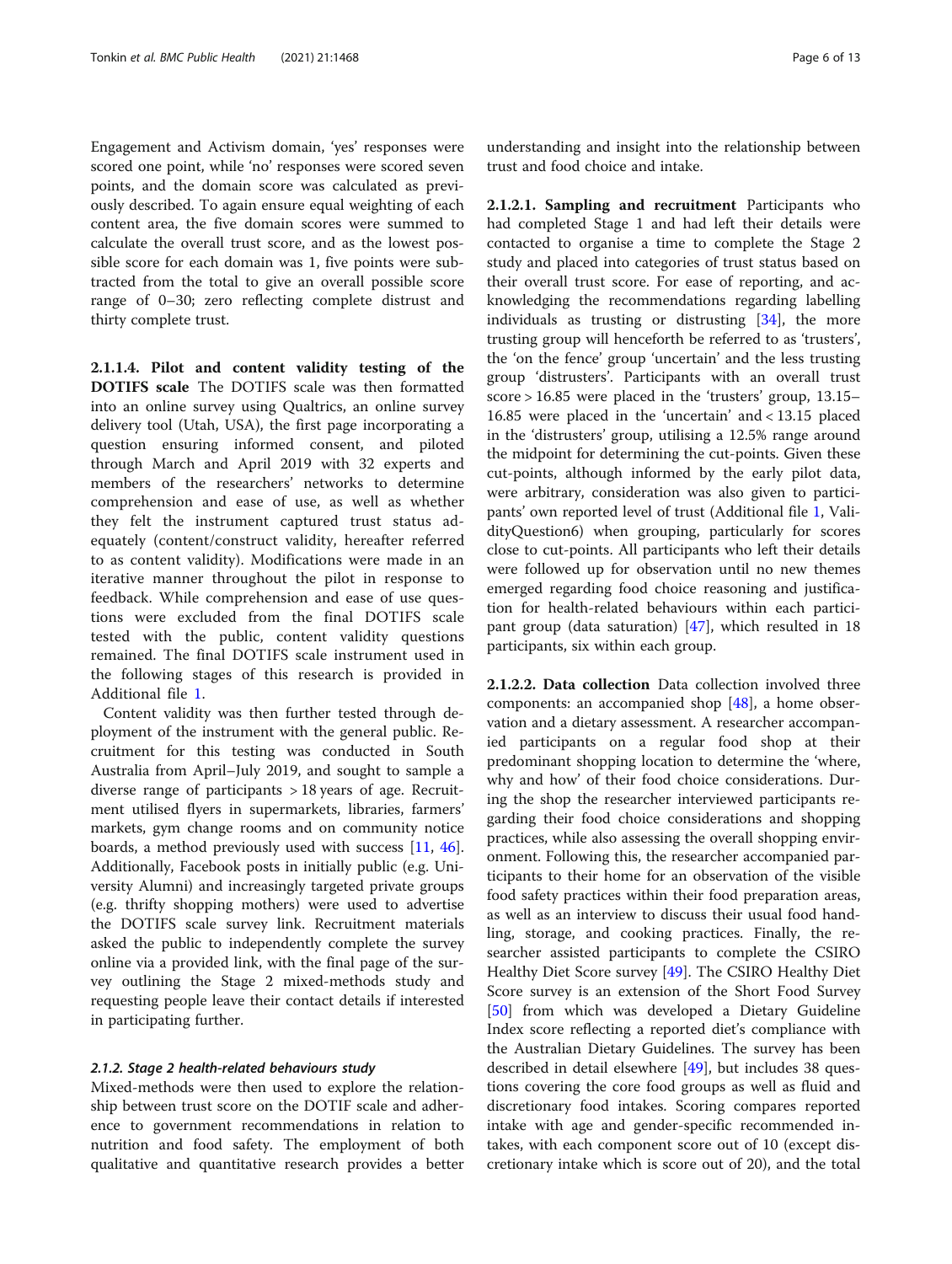diet score calculated by summing individual component scores (maximum possible score 100). This survey was chosen as it and the scoring systems have been validated in Australian adults [[51\]](#page-12-0). Hand-written notes during the accompanied shop and home visit were used to record environmental observations. All conversation during the accompanied shop, home visit and dietary assessment were audio recorded, with total data collection time ranging from 2.5–4 h per participant. Written informed consent was provided by all participants, and participants were reimbursed \$25 each for costs associated with participating.

2.1.2.3. Analysis A data entry form designed around the study aims of assessing food choice considerations (e.g. shopping location), exposure to food fortification programs (e.g. use of tap or filtered water) and food safety practices (e.g. defrosting practices) was developed in Qualtrics (Utah, USA). Audio recordings and hand-written notes were used to enter data by the researcher after each observation. These data, each participant's DOTIFS scale data, and their dietary data were imported into and linked in IBM SPSS Statistics version 25 (IBM Corp, Armonk, NY, USA) and organised by trust status group. Numerical data were then quantitatively described and analysed using ANOVA and non-parametric equivalents where appropriate. Text data were qualitatively analysed using thematic analysis, with specific focus on drawing out negative cases to provide depth and nuance of understanding [[52\]](#page-12-0) and theoretical insights into, if there exist differences in health-related behaviours between the groups, and how these are related to trust in the food system.

#### 3. Results

#### 3.1. Stage 1. DOTIFS scale development

We begin by first reporting the comprehension, ease of use and completion data from both the pilot and general public deployment of the DOTIFS scale, followed by reporting content validity findings.

#### 3.1.1. Comprehension, ease of use, completion

Pilot feedback indicated that comprehension and ease of use of the DOTIFS scale were overall high, with some exceptions. Early feedback suggested the terms 'food industry', 'consumer values' and 'food safety' needed to be substituted and/or explicitly defined. Pilot participants also recommended some minor changes to the wording of questions 9, 19 and 21. Several participants reported having trouble responding to the Belief in the System domain as it was a different perspective on how they typically thought about food issues, but not to the point that it should be excluded from the tool as they felt it measured a unique aspect of their trust not otherwise captured. Finally, the response options used for questions in the pilot DOTIFS scale were those used in the original instruments/questionnaires from which they came, and therefore there was diversity in the length of scale used between questions (e.g. 5 discreet responses vs 0–10 scale). Feedback suggested it was important that the same scale be used consistently and formatting all response options to a 1–7 scale or yes/no where possible would achieve the best balance of data sensitivity and respondent fatigue.

#### 3.1.2. Sample description for stage 1

Time to fully complete the DOTIFS scale by the general public ranged from 6.68 to 30.85 min, with mean 14.60 ± 6.16 min. Overall 85% of people who consented to begin completed all sections. All (100%) completed the Generalised Trust section and the first of the six food trust sections (Food Safety and Integrity domain), 76 (89%) completed the first two, 73 (86%) completed the first three, and all the remaining 72 (85%) participants completed the full DOTIFS scale. Due to the convenience sampling approach used, few participants had not received formal higher education ( $n = 14$ , 20%), with 41% ( $n = 30$ ) having a bachelor's degree and 39% ( $n = 28$ ) reporting to have a degree higher than a bachelor's. However, Fisher's exact tests showed no differences in participants' reports of accuracy of trust and domain scores based on formal education status (all  $p > 0.05$ ).

#### 3.1.3. Content validity

Overwhelmingly participants reported both their overall trust scores and domain scores to be an accurate reflection of their trust. For those who thought their score was not accurate, on only a single occasion this was reported as 'not at all accurate' rather than 'not very accurate', and this was for the Food Concerns domain. These scores were included in the analysis. The following percentages exclude participants who did not provide an answer about score accuracy.

3.1.3.1. Overall trust scores Sixty-six (94%) participants thought their Overall Trust Score was accurate, with  $n = 4$  (6%) suggesting their score was lower than they had expected. Further follow up of two of these respondents suggested that possibly the tool was accurately measuring their trust (which was low), but in their response to whether they trust the food system the participant was conflating trust and dependence [\[53](#page-12-0)], one saying, 'I mean, I don't feel good about it but I have no choice but to trust'. Overall trust scores for the 72 participants with complete data were normally distributed, with mean 14.51 (SD 3.17) on a scale of 0–30. Despite a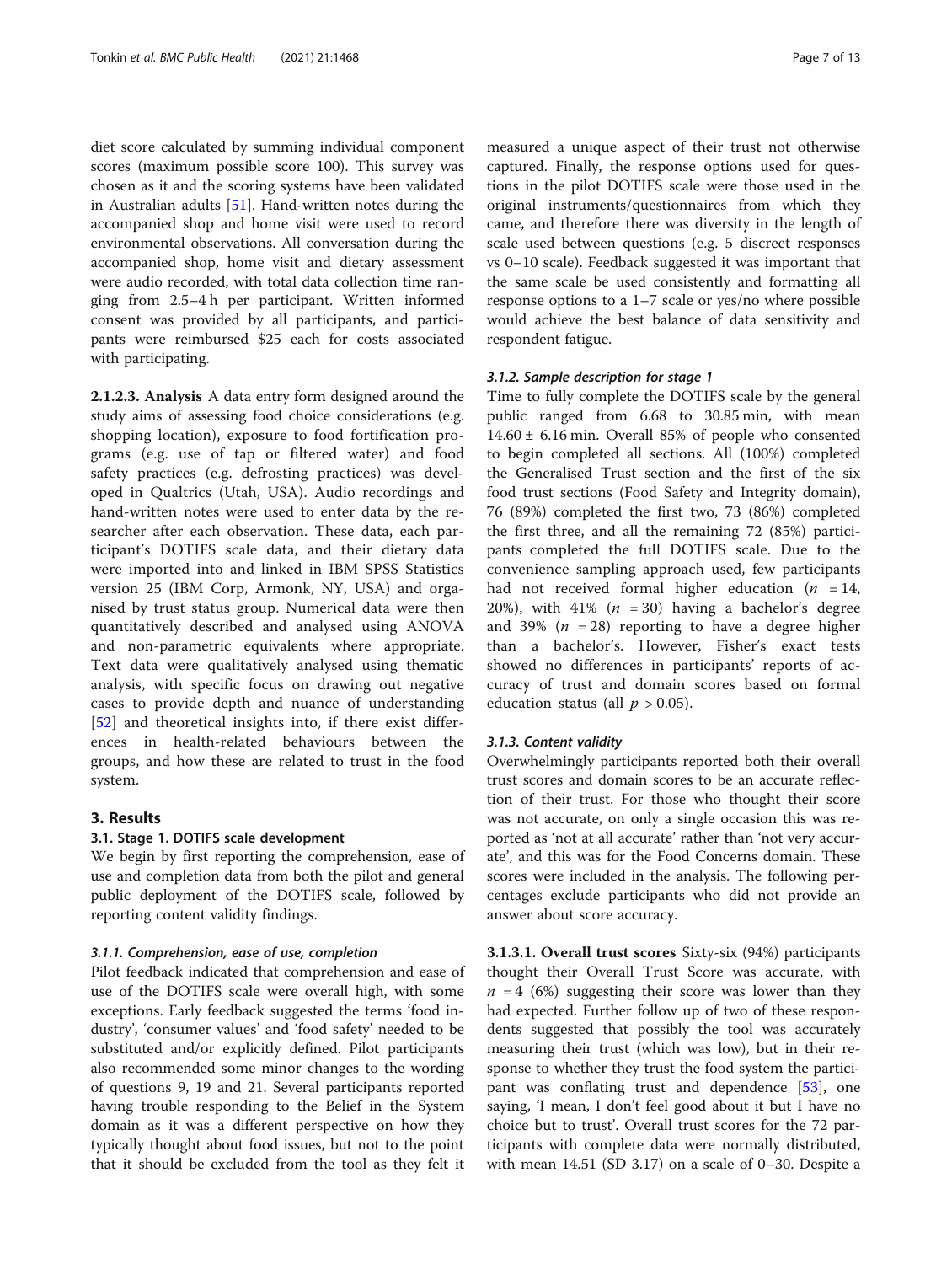tight overall range of scores (min =  $8.54$ , max =  $21.61$ ) a Kruskal-Wallis Test showed the overall trust score trended significantly downwards as predicted by participants' own reported level of trust (Table 2,  $p < 0.001$ ).

3.1.3.2. Individual domain scoring accuracy Eightyone (98%) participants thought their Food Safety and Integrity domain score was accurate, while  $n = 2$  (2%) reported the score too low. All participants who responded considered their Trust in Food System Organisations and Institutions domain score to be accurate  $(n = 74, 100\%)$ . The Food Concerns domain score was the most disputed, with  $n = 61$  (87%) participants considering this an accurate reflection of their level of concern. This section was the only to be reverse scored, and it is possible there was some confusion when participants were rating the accuracy of their scores as for the questions the 'extremely concerned' score was a 7, while for the overall domain score high concern was represented by 1. Three (4%) participants objected to their scores because of what they saw as diversity in the areas asked about (e.g. Artificial sweeteners vs environmental sustainability); they felt they were mostly unconcerned about the issues presented but felt very strongly about a small number of issues, and were therefore not happy with a mid-range averaged score. Two (3%) other participants simply stated the score was too low, and a third suggested it was too high. Scores for both the Engagement with Food Issues domain  $n = 65$  (96%), and Belief in the System domain  $n = 65$  (97%) were thought by the large majority to be accurate, with  $n = 3$  (4%) and  $n = 1$ (3%) participants respectively suggesting their score was too low, the score identifying them as more engaged or sceptical than they think of themselves.

#### 3.2. Stage 2 health-related behaviours study 3.2.1. Sample characteristics

Participant characteristics are presented in Table [3.](#page-8-0) Statistical testing showed the sampling strategy to have been successful, with an ANOVA (F = 58.66, df = 2,14,  $p \le$ 0.001) and post-hoc testing demonstrating the participants selected as trusters had significantly higher mean overall trust scores than those selected as uncertain, who themselves had significantly higher trust scores than

those selected as distrusters (Table [3](#page-8-0)). Two participants were scored as distrusters while reporting 'I mostly trust', however these were the participants referred to in 'Overall trust scores' section as theoretically conflating trust and dependence.

3.2.1.1. Predominant shopping location There were clear differences in predominant shopping location between the groups (Table [3\)](#page-8-0). Considerations around convenience (in terms of both distance from home, cost and range of products) dominated trusters' reasoning for predominantly shopping at supermarkets. A number mentioned shopping at independently owned supermarkets to support the local economy, but none said they would rule out shopping at a major supermarket chain.

Four of the uncertain participants shared this reasoning, three with the caveat that they would prefer to shop at independently owned supermarkets if they could afford the cost, while two reported they would never shop at a supermarket because they do not believe their production practices should be supported, from human, animal or environmental welfare perspectives (e.g. fairness in trade with smaller producers, food miles, food waste, excessive use of plastics). These two participants procured their food from local farmers' markets and/or specialty stores, citing having a relationship or at least direct communication with sellers/producers as important to them.

This was also important to all but two of the distrusters. Three distrusters reported to actively shop exclusively in alternative markets because they believe the food to be safer with respect to production practices (pesticides) and additives (preservatives, emulsifiers). These participants spent considerable time and energy procuring food in this way. A lack of these resources, as well as perceived cost, was reported by the other two distrusters as their reason for 'having to' shop at supermarkets, despite the fact that 'I hate it' (D03).

3.2.1.2. Food choices The reasons for between-product food choices (e.g. choice of two types of apple) given by participants were diverse. For trusters, taste and cost predominated, with three mentioning plastic waste and

Table 2 Overall trust score as determined by the DOTIFS scale, grouped by expressed trust selection

| <b>Expressed trust</b>      | n  | Median score (/30) | Min score | Max score                |  |  |
|-----------------------------|----|--------------------|-----------|--------------------------|--|--|
| strongly trust              |    | $19.06*$           | 19.06     | 19.06                    |  |  |
| I mostly trust              | 35 | 15.93*             | 10.90     | 21.61                    |  |  |
| I'm undecided, on the fence | 15 | $14.63*$           | 12.24     | 19.71                    |  |  |
| I mostly do not trust       | 21 | $11.58*$           | 8.54      | 15.51                    |  |  |
| I strongly do not trust     |    | $\qquad \qquad -$  | -         | $\overline{\phantom{m}}$ |  |  |
|                             |    |                    |           |                          |  |  |

\*Significance of trend  $p < 0.001$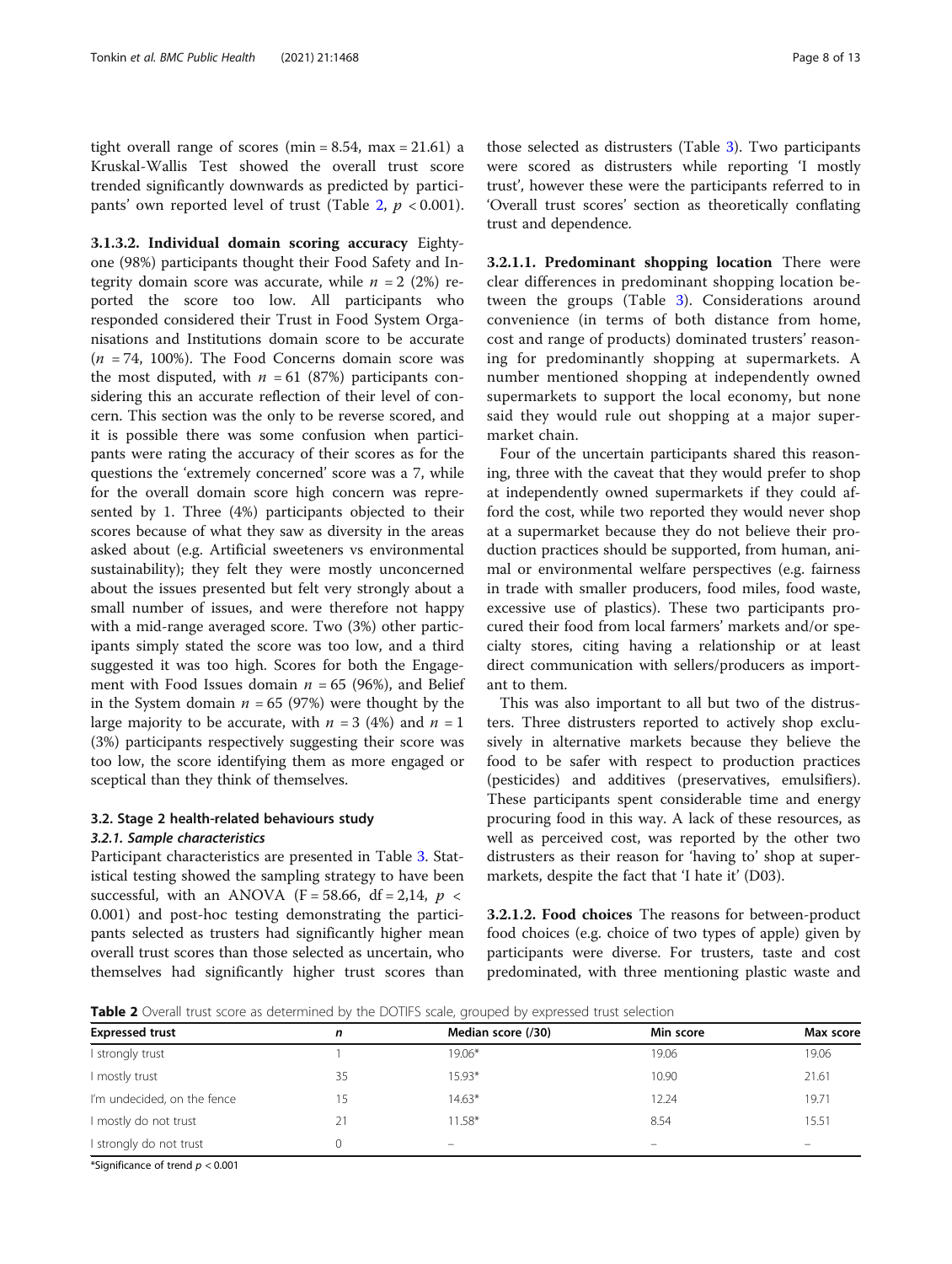|                    | Gender Age             |       | Highest level of<br>education | Political<br>affiliation | <b>Predominant shopping</b><br>location | <b>Expressed</b><br>trust <sup><math>a</math></sup> | <b>Trust score</b><br>(730) | <b>Trust score</b><br>mean (SD) |
|--------------------|------------------------|-------|-------------------------------|--------------------------|-----------------------------------------|-----------------------------------------------------|-----------------------------|---------------------------------|
| <b>Trusters</b>    |                        |       |                               |                          |                                         |                                                     |                             |                                 |
| <b>T01</b>         | - F                    |       | 25-34 Bachelor's              | None                     | Supermarket                             | MT                                                  | 18.03                       | 17.92 (0.81)*                   |
| T <sub>02</sub>    | - F                    |       | 35-44 Higher degree           | None                     | Supermarket                             | U                                                   | 18.52                       |                                 |
| <b>T03</b>         | M                      |       | 25-34 Higher degree           | Greens                   | Supermarket                             | MT                                                  | 17.81                       |                                 |
| <b>T04</b>         | M                      |       | 25-34 Higher degree           | None                     | Supermarket                             | MT                                                  | 16.83                       |                                 |
| T05                | M                      | $65+$ | Secondary                     | None                     | Supermarket                             | ST                                                  | 19.06                       |                                 |
| T06                | M                      |       | 55-64 Higher degree           | None                     | Supermarket                             | MT                                                  | 17.28                       |                                 |
|                    | Uncertain participants |       |                               |                          |                                         |                                                     |                             |                                 |
| A01 M              |                        |       | 25-34 Diploma/Voc             | Labour                   | Supermarket                             | U                                                   | 14.93                       | 14.81 (1.09)*                   |
| A02 F              |                        |       | 25-34 Bachelor's              | Greens                   | Markets                                 | U                                                   | 13.35                       |                                 |
| A03 M              |                        | $65+$ | Higher degree                 | None                     | Multiple                                | MT                                                  | 15.38                       |                                 |
| A04 F              |                        |       | 25-34 Bachelor's              | None                     | Supermarket                             | $\cup$                                              | 14.63                       |                                 |
| A06 M              |                        |       | 45-54 Year 11                 | Liberal                  | Supermarket                             | MT                                                  | 16.51                       |                                 |
| A07 F              |                        |       | 35-44 Bachelor's              | None                     | Supermarket                             | $\cup$                                              | 14.05                       |                                 |
| <b>Distrusters</b> |                        |       |                               |                          |                                         |                                                     |                             |                                 |
| D01                | F                      |       | 55-64 Year 11                 | None                     | Multiple                                | <b>MDNT</b>                                         | 10.72                       | $11.81(1.00)*$                  |
| D02                | F                      |       | 25-34 Bachelor's              | Greens                   | Multiple                                | <b>MDNT</b>                                         | 12.19                       |                                 |
| D03                | M                      |       | 45-54 Diploma/Voc             | None                     | Supermarket                             | MT                                                  | 12.77                       |                                 |
| D04                | F                      |       | 35-44 Higher degree           | None                     | Markets                                 | MT                                                  | 12.97                       |                                 |
| D05                | M                      | $65+$ | Higher degree                 | Liberal                  | Markets                                 | <b>MDNT</b>                                         | 10.61                       |                                 |
| D06                | F                      |       | 45-54 Higher degree           | Greens                   | Supermarket                             | <b>MDNT</b>                                         | 11.58                       |                                 |

#### <span id="page-8-0"></span>Table 3 Stage 2 Health-related behaviours study participant characteristics

 $*$  all between group differences  $p < 0.001$ 

<sup>a</sup>Abbreviations: MT 'I mostly trust', U 'I am undecided, on the fence', ST 'I strongly trust', MDNT 'I mostly do not trust'

choices to support the local economy as additional considerations. None reported these considerations to be so strong that they would not buy a food they intended to if they could not find a product meeting their criteria, they would simply buy something else that was there (e.g. non-Australian made). This was not the case for three uncertain consumers and five distrusters however, who reported they would either seek out the same product elsewhere (which was why some regularly shopped in multiple locations), or would 'go without' if they could not find or afford the product meeting their criteria, which many reported had happened in recent memory. Their food choice criteria were also typically more extensive, with preferences for local produce due to perceived safety, reducing food and plastics waste, and fair trade and free-range. For all participants food labelling use reflected their food choice priorities, many across all groups seeking country-of-origin labelling and the Nutrition Information Panel.

Five trusters reported growing home produce, all for the simple enjoyment of gardening and fostering a connection to food production. Three used conventional pest and soil management practices, with T06 summing up their approach as 'the more toxic the chemical the better'. All the three uncertain consumers and six distrusters who grew home produce, as well as one of the trusters, reported using organic/lowchemical/no pest and soil management, such as natural remedies and hand weeding. This reflected their reasoning for growing home produce, which was typically to reduce their exposure to strong agricultural chemicals.

#### 3.2.2. Adherence to national dietary guidelines

Other than one participant who had briefly tried vegetarianism, none of the trusters had ever excluded any food group from their diet for non-medical reasons. Two uncertain participants had explored low gluten and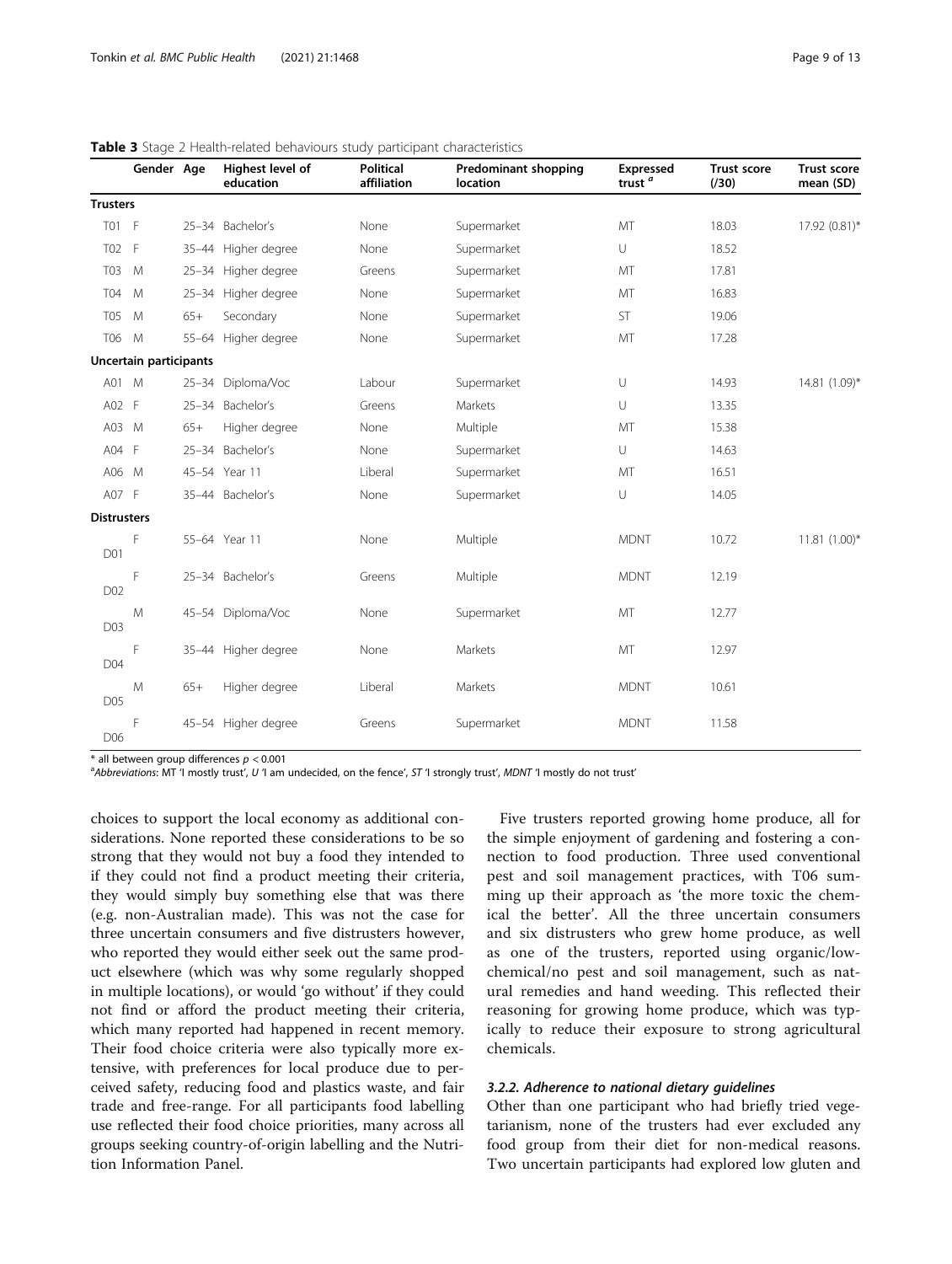excluding dairy, and two further were currently, and one further had previously been, vegetarian or actively reducing meat intake. Two distrusters were actively excluding some dairy foods without medical advice, and one excluding gluten, while a third had previously been vegetarian but had to stop for medical reasons. Universally the reason for choosing a vegetarian/low meat lifestyle was for environmental sustainability reasons, in addition to not believing the medical discourse around eating and not trusting production practices supported animal welfare to the degree they would be happy with. The reasoning for excluding all other food groups were for the perceived health benefits.

Dietary component and overall diet scores are summarised in Table 4, and broadly reflect the qualitative reports given above. A Kruskal-Wallis Test indicated an overall inverse trend of dietary variety with food system trust (Table 4), while a Fisher's Exact test also revealed that distrusters were more likely to have lower healthy dietary fats scores compared with trusters, although this was borderline significant ( $p = 0.067$ ).

#### 3.2.3. Exposure to public health fortification programs

All the trusters ate bread that was fortified with folate and iodised salt. One uncertain participant actively chose organic, unfortified breads with 'proper' flour (A03), while one distruster chose to make their own bread exclusively. All the trusters drank plain tap water and stated they either did not object to or actively supported fluoridation of tap water. Uncertain participants were evenly split between using tap and filtered water (all had a Puratap which does not filter out fluoride, although the participants were unsure if this was the case). Four distrusters used filtered water; three had chosen to have a filter attached to their kitchen sink, while the fourth used charcoal filters in glass bottles to purify tap water. These four participants commented that they had considered and were unsure about the safety and necessity of chlorinating and fluoridating tap water, although they too were unsure if their filtration system did filter fluoride out (most said they would prefer that it did). A fifth

distruster boiled her water, and the sixth went against this trend drinking plain tap water, even commenting that when he had previously lived on a property that ran exclusively on rainwater he had supplemented the household's water with fluoride. He was however a trained dentist. Only two participants objected to iodine fortification of salt, most commenting that they used so little salt it did not matter to them. One uncertain participant and one distruster actively chose non-iodised salt, citing they had heard of iodised salt being contaminated with microplastics and therefore did not consider it safe.

#### 3.2.4. Adherence to recommended food safety practices

No participants reported ever having actively sought non-pasteurised dairy due to perceived concerns about the health implications of pasteurisation (although some avoided dairy altogether), however one uncertain and two distrusters reported to consume non-pasteurised dairy when they infrequently had access to it. Four participants cultured their own sourdough or yoghurt; one truster and one distruster because they simply enjoyed it and had a science background therefore felt confident in managing the food safety aspects, while one uncertain participant and one distruster due to a scepticism of the safety/quality of equivalent purchased products, but they too were confident of their safety practices. Due to their shopping locations, three of the distrusters were exposed to undesirable food sale practices such as the sale and promotion of bitter apricot kernels and bone broth powders.

While most participants who shopped at supermarkets simply followed the layout of the shop in terms of selecting items - typically vegetables first, then cold foods, meats and the delicatessen, followed by the frozen foods section and finally the dry store aisles – two trusters deliberately shopped non-heat vulnerable products first, with foods requiring refrigeration last, even structuring their shopping lists in this pattern. The other exception was two distrusters who had cold/frozen foods out of cold storage for considerable

|  |  | Table 4 Dietary assessment |
|--|--|----------------------------|
|--|--|----------------------------|

|                    | Individual Food Group Component scores, median (IQR), score /100 <sup>a</sup> |               |               |               |               |               |                |                                        |                       |
|--------------------|-------------------------------------------------------------------------------|---------------|---------------|---------------|---------------|---------------|----------------|----------------------------------------|-----------------------|
|                    | Vegetable                                                                     | Fruit         | <b>Grains</b> | Meat          | <b>Dairy</b>  | Discretionary | Fluid          | <b>Dietary</b><br>Varietv <sup>#</sup> | Overall<br>diet score |
| <b>Trusters</b>    | 92.14 (69.94,                                                                 | 50.00 (1.88.  | 86.31 (50.77. | 82.06 (49.24. | 58.90 (22.86. | 9.62(0.00)    | 99.76 (98.20.  | 57.67 (55.33,                          | 55.89 (51.50,         |
|                    | 100.00                                                                        | 56.25         | 97.32         | 100.00)       | 71.79)        | 34.45         | 100.00)        | 77.58) ^                               | 70.59)                |
| <b>Uncertain</b>   | 95.00 (50.54,                                                                 | 75.00 (44.64. | 62.18 (45.89, | 48.75 (41.19, | 40.71 (27.30. | 25.67 (20.47. | 100.00 (99.88, | 70.50 (67.42,                          | 61.84 (56.25,         |
| participants       | $100.00$ )                                                                    | 100.00)       | 79.61)        | 93.43)        | 96.00)        | 39.27)        | 100.00)        | 72.17                                  | 64.54)                |
| <b>Distrusters</b> | 85.00 (45.77.                                                                 | 82.14 (50.00. | 67.71 (57.20. | 82.76 (59.64. | 48.57 (40.53, | 28.62 (0.00.  | 97.31 (81.82,  | 81.67 (75.17,                          | 63.46 (48.79,         |
|                    | 100.00                                                                        | 100.00)       | 85.27)        | 100.00)       | 58.97)        | 49.05)        | 100.00)        | 82.83) ^                               | 72.98)                |

# overall trend  $p = 0.02$ <br>  $\hat{ }$  median difference 24.00,  $p = 0.01$ <br>  $\hat{ }$  scores were not normally distrusted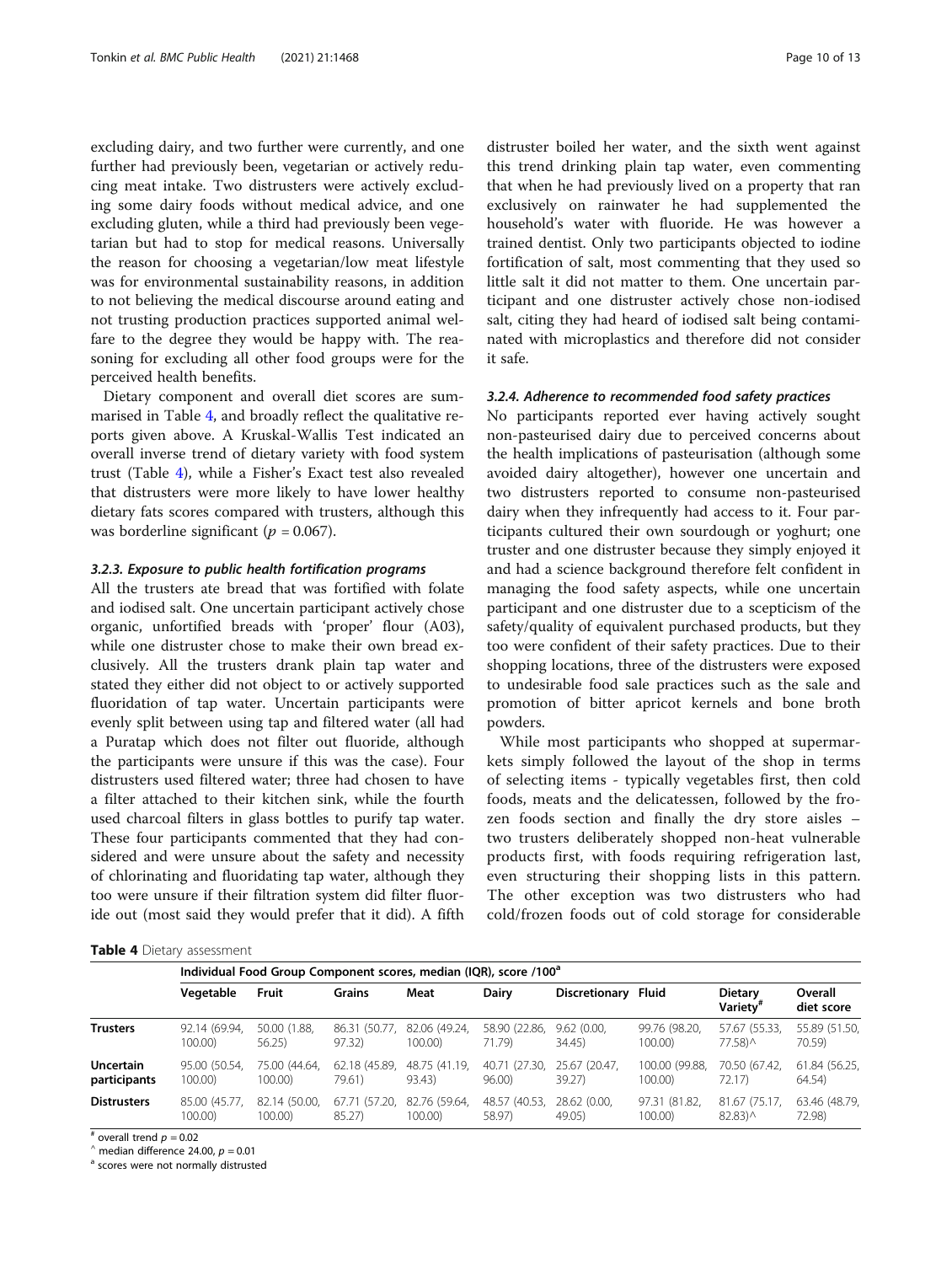lengths of time because they shopped at markets and multiple stores, typically far from home. A similar pattern was seen in determining if food was spoiled. All the trusters reported they are primarily guided by date-stamps (both best-before and use-by date stamps), although two said they were not completely governed by them. Only two uncertain consumers reported using date-stamps, two others saying they look but frequently still consume expired products, and two others saying they would never use date-stamps as a guide. Similarly, three distrusters reported being guided but not governed by date-stamps, while three others were vehement that they would not discard food based on date-stamp expiry dates. There were no clear differences in the way any of the groups managed leftovers or defrosting, chopping boards (although more trusters used plastic boards rather than wooden), or fridge stacking. All trusters had soap for handwashing at their kitchen sink, and this was not always the case for uncertain and distrusting consumers.

#### 4. Discussion

The DOTIFS scale developed in this research is the first comprehensive and sociologically informed assessment of consumer trust in food systems that can be selfadministered online in large populations. Even with content validity questions included, the response duration averaged under 15 min, and the instrument was considered by respondents to be acceptably easy to use and comprehend. Most importantly, an overwhelming majority of participants felt the individual domain scores and overall trust score was a reasonably accurate reflection of their trust in food systems. Statistical analysis also showed scores significantly trended as predicted by participants stated level of trust, therefore we can be confident that population level trends in score reflect true differences in consumer trust in food systems, and the DOTIFS scale can be used as an accurate measure of changes in consumer trust over time.

Similarly, the Stage 2 study suggests there are differences in the way individuals with more or less trust in the food system comply with national dietary guidelines, are exposed to public health fortification programs, and adhere to recommended food safety practices. In brief, distrust of the food system was associated with a greater propensity to source food through markets or independent producers (supporting previous suggestions of this in the literature [[11,](#page-12-0) [21\]](#page-12-0)), purchase food with reference to ethical, animal welfare and environmental concerns and to avoid use of chemicals in food production. Distrust of the food system was also associated with avoidance of foods without medical advice (again supporting theorisations in extant literature  $[15, 16]$  $[15, 16]$  $[15, 16]$  $[15, 16]$ ; the consumption of

products which have not been fortified and lapses in food safety such as consumption of unpasteurised dairy products and extended food purchasing time with frozen goods. Distrusters were also less likely to adhere to best by or use by dates. The benefit of the mixed-methods approach used here is that participants were able to articulate that it was frequently reasoning relating to trust considerations that caused them to make these alternative, and at times risky, choices. However, these qualitative data may also be used to form hypotheses and specific survey questions that could be used in conjunction with the DOTIFS scale to quantitively determine whether these trends persist in a population representative sample.

The trained critical ability of the highly educated sample of this study was advantageous at this early phase of instrument development as it enabled thorough critique of the DOTIFS scale and its content. However, while statistical analysis indicated no differences between formally educated groups in reported accuracy of scores, it means we have fewer perspectives from less formally educated groups around comprehension and ease of use. Nonetheless, the DOTIFS scale has been shown in this study to have considerable potential, and with further investment to conduct larger studies to determine repeatability and acceptability in a sample more representative of the general population, as well as to conduct factor analysis to comprehensively explore its dimensionality, it could have substantial impact in both the regulatory and policy settings.

#### 4.1. Research, regulatory and policy futures for the DOTIFS scale

If baseline population data were collected the DOTIFS scale could then be used as a reactionary and quickly deployed assessment of consumer trust following a food safety incident or scandal, and the different domains would then assist in developing sociological theory regarding what areas of trust are impacted by such events, and therefore where to invest resources to best support trust in these situations. Similarly, the DOTIFS scale could be used to assess the impact of new policy and regulatory decisions relating to food, such as the introduction of the Health Star Rating food labelling system, or in consumer research examining different policy scenarios during decision making.

More widely, the DOTIFS scale has a number of features not found in similar scales. For example, Benson et al. [\[33](#page-12-0)] conceptualise trust wholly differently to the sociological conceptualisation found here, citing trust as a personality trait, and defining trust and distrust as separate factors within their scale, which has an almost exclusive focus on the food chain and food safety. The DOTIFS scale however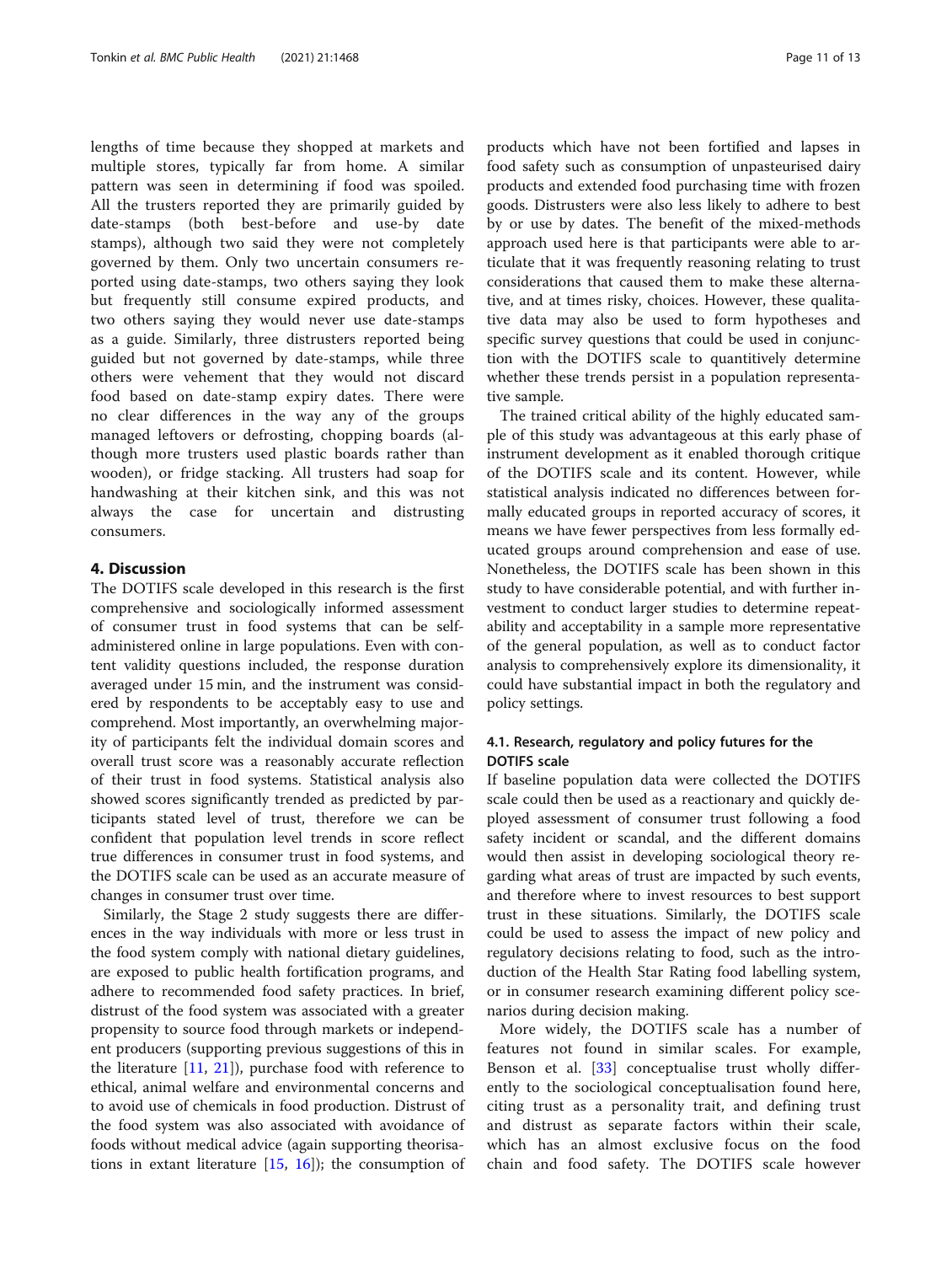<span id="page-11-0"></span>aims to capture the broad and interrelated aspects of the whole food system as seen and interpreted by consumers, and as is therefore consistent with a sociological conceptualisation of trust. The survey by Poppe and Kjaernes [\[31](#page-12-0)] which explored trust in food in Europe was not self-completed and could not easily be deployed quickly to calibrate food trust at strategic times, e.g., during a food scare. The DOTIFS scale has both capabilities. However mindful that the window on public trust is often short-lived and limited, and the DOTIFS scale requires a considerable time investment from participants, further research could also explore the potential to extract a short-form version of the DOTIFS scale from that presented here. This could be incorporated regularly into the recurring large scale global assessments of general, not food specific, trust already being conducted [[13,](#page-12-0) [14](#page-12-0), [25,](#page-12-0) [27,](#page-12-0) [30](#page-12-0)]. This would represent a considerable step forward in the monitoring of consumer trust globally, and potentially lead to international comparisons which, when explored using methodological approaches such as comparative health research [[54](#page-12-0)], could result in significant new insights into how consumer trust in food systems is built, broken and repaired.

#### 5. Conclusion

Finally, returning to the aims and objectives of this research we believe that we have been able to develop a comprehensive, sociologically informed, self-completed instrument to measure consumer trust in the food system: the DOTIFS scale. Further, we have been able to show that the DOTIFS scale can be demonstrates differences in adherence to national dietary guidelines, exposure to public health fortification programs, and adherence to recommended food safety practices associated with trust in the food system.

#### Abbreviations

CSIRO: Commonwealth Scientific and Industrial Research Organisation; DOTIFS: The Dimensions of Trust in Food Systems Scale; FSANZ: Food Standards Australia New Zealand; OECD: Organisation for Economic Cooperation and Development

#### Supplementary Information

The online version contains supplementary material available at [https://doi.](https://doi.org/10.1186/s12889-021-11349-9) [org/10.1186/s12889-021-11349-9.](https://doi.org/10.1186/s12889-021-11349-9)

Additional file 1.

#### Acknowledgements

The authors wish to acknowledge Dr. Gilly Hendrie for the assistance with accessing the CSIRO Healthy Diet Score and questions which were used to determine participant adherence to national dietary guidelines.

#### Authors' contributions

ET: Conceptualization, methodology, formal analysis, investigation, writing – original draft, project administration, funding acquisition. TW: Writing – original draft, funding acquisition, conceptualization, methodology. JH:

Writing – original draft. PRW: Conceptualization, methodology, funding acquisition, writing – revision and editing. JC: Conceptualization, methodology, funding acquisition, writing – revision and editing. SBM: Writing – original draft, methodology, conceptualization. DM: Writing – revision and editing, methodology, conceptualization. AMW: Supervision, Writing – revision and editing, project administration, funding acquisition, conceptualization, methodology. All authors have read and approve the final manuscript.

#### Funding

Flinders University, Faculty of Medicine, Nursing and Health Sciences Seeding Grant. The funding body played no role in the design of the study and collection, analysis, and interpretation of data and in writing the manuscript.

#### Availability of data and materials

The datasets generated and analysed during the current study are not publicly available due ethical reasons but are available from the corresponding author on reasonable request.

#### Declarations

#### Ethics approval and consent to participate

All participants provided informed, written consent to participate, and ethics approval for all components of the research reported in this manuscript was granted by the Flinders University Social and Behavioural Research Ethics Committee (project number 8229).

#### Consent for publication

Not applicable.

#### Competing interests

PRW and AMW are members of the editorial board (Associate Editor) of this journal. All remaining authors declare that they have no competing interests.

#### Author details

<sup>1</sup>College of Medicine and Public Health, Flinders University, Bedford Park, South Australia 5042, Australia. <sup>2</sup> Behavioural & Regulatory Analysis Section, Food Standards Australia New Zealand, Majura Park, Australian Capital Territory 2609, Australia. <sup>3</sup>College of Nursing and Health Sciences, Flinders University, Bedford Park, South Australia 5042, Australia. <sup>4</sup>School of Public Health and Health Systems, University of Waterloo, 200 University Ave West, Waterloo, Ontario N2L 3G1, Canada. <sup>5</sup> Food and Controlled Drugs Branch Public Health Services, Public Health and Clinical Systems, SA Health, 11 Hindmarsh Square, Adelaide, South Australia 5000, Australia.

#### Received: 3 May 2020 Accepted: 21 June 2021 Published online: 28 July 2021

#### References

- 1. National Health and Medical Research Council. Australian Dietary Guidelines. Canberra: National Health and Medical Research Council; 2013.
- 2. U.S. Department of Health and Human Services and U.S. Department of Agriculture. 2015–2020 Dietary Guidelines for Americans. 8th ed. USA: Department of Health and Human Services; 2015.
- 3. World Health Organization. Nutrition: Nutrient requirements and dietary guidelines Geneva. Switzerland: World Health Organization; 2019. Available from: <https://www.who.int/nutrition/publications/nutrient/en/>
- 4. Crider KS, Bailey LB, Berry RJ. Folic acid food fortification-its history, effect, concerns, and future directions. Nutrients. 2011;3(3):370–84. [https://doi.org/1](https://doi.org/10.3390/nu3030370) [0.3390/nu3030370.](https://doi.org/10.3390/nu3030370)
- 5. Joint FAO/WHO Codex Alimentarius Commission. Codex alimentarius. Rome: Food and Agriculture Organization of the United Nations; 1992.
- 6. Office of the Assistant Secretary for Health. Stepping It Up and Eating Right: Past and Future Successes in Federal Nutrition and Physical Activity Policy and Programs USA. U.S: Department of Health and Human Services; 2016.
- 7. Wansink B. Position of the American dietetic association: food and nutrition misinformation. J Am Diet Assoc. 2006;106(4):601–7. [https://doi.org/10.1016/](https://doi.org/10.1016/j.jada.2006.02.019) [j.jada.2006.02.019](https://doi.org/10.1016/j.jada.2006.02.019).
- 8. Dixon J, Banwell C. Re-embedding trust: unravelling the construction of modern diets. Crit Public Health. 2004;14(2):117–31. [https://doi.org/10.1080/](https://doi.org/10.1080/09581590410001725364) [09581590410001725364.](https://doi.org/10.1080/09581590410001725364)